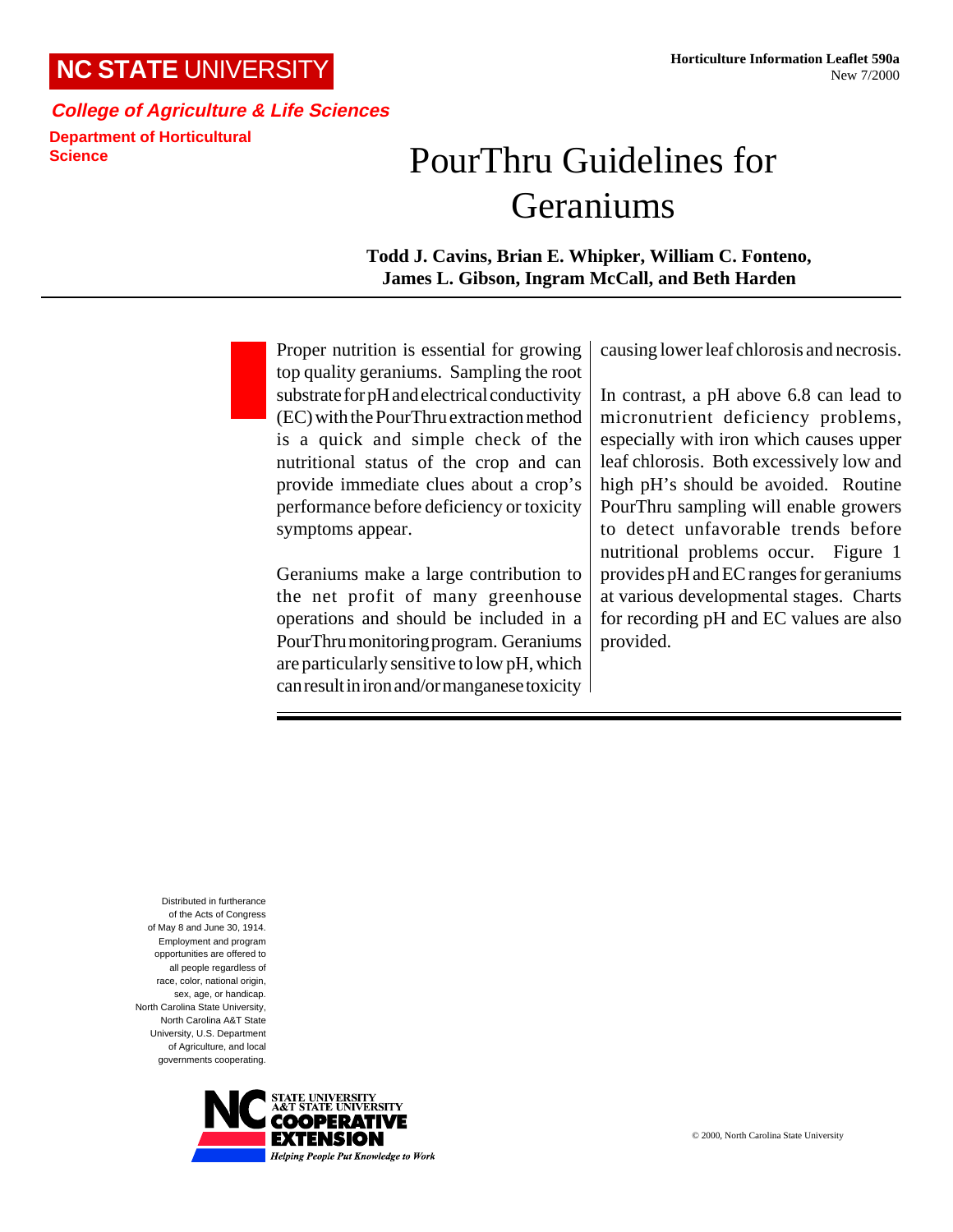| practices.           |                     | for zonal geraniums grown in soilless substrate. These values are guidelines and adjustments should be made based on your growing<br>Figure 1. Suggested PourThru substrate pH and EC ranges                                                                                                                                                                                                                                                           |                                 |
|----------------------|---------------------|--------------------------------------------------------------------------------------------------------------------------------------------------------------------------------------------------------------------------------------------------------------------------------------------------------------------------------------------------------------------------------------------------------------------------------------------------------|---------------------------------|
|                      |                     | pH Range                                                                                                                                                                                                                                                                                                                                                                                                                                               |                                 |
| Category             | <b>Growth Stage</b> | 5.9 6.0 6.1 6.2 6.3 6.4 6.5 6.6 6.7 6.8 6.9 7.0 7.1 7.2 7.3 7.4 7.5 7.6<br>5.8<br>5.7<br>5.6<br>5.3 5.4 5.5<br>5.2<br>5.0 5.1<br>43 44 45 46 47 48 49<br>4.2<br>4.0<br>3.9<br>3.8<br>3.7<br>3.6<br>$3.5\phantom{0}$                                                                                                                                                                                                                                    |                                 |
|                      |                     |                                                                                                                                                                                                                                                                                                                                                                                                                                                        |                                 |
| Geraniums<br>(Zonal) | All Stages          |                                                                                                                                                                                                                                                                                                                                                                                                                                                        |                                 |
|                      |                     |                                                                                                                                                                                                                                                                                                                                                                                                                                                        |                                 |
|                      |                     | EC Range (mS/cm)                                                                                                                                                                                                                                                                                                                                                                                                                                       |                                 |
| Category             | Growth Stage        | 3<br>4.0<br>3.9<br>3.8<br>3.7<br>3.6<br>3.5<br>3.4<br>3.3<br>3.2<br>31<br>3.0<br>$2.8$ $2.9$<br>2.62.7<br>2.425<br>$23 \,$<br>$\frac{2.2}{\pi}$<br>21<br>2.0<br>$\frac{1}{2}$<br>$\frac{8}{10}$<br>1.7<br>$\frac{6}{10}$<br>$\frac{15}{2}$<br>$\overline{14}$<br>$\mathbf{1}^3$<br>$\overline{12}$<br>$\mathbf{r}$<br>$_{0.9}$<br>$\ddot{0.8}$<br>0.7<br>6.6<br>6.5                                                                                    | 4.6<br>4.5<br>4.4<br>4.3<br>4.2 |
|                      | Establishing        |                                                                                                                                                                                                                                                                                                                                                                                                                                                        |                                 |
|                      |                     |                                                                                                                                                                                                                                                                                                                                                                                                                                                        |                                 |
| Geraniums<br>(Zonal) | Growing             |                                                                                                                                                                                                                                                                                                                                                                                                                                                        |                                 |
|                      |                     |                                                                                                                                                                                                                                                                                                                                                                                                                                                        |                                 |
|                      | Finishing (Bloom)   |                                                                                                                                                                                                                                                                                                                                                                                                                                                        |                                 |
|                      |                     | $3.7$ 3.8 3.9 4.0 4.1 4.2 4.3 4.4<br>3.6<br>3.3 3.4 3.5<br>2.6 2.7 2.8 2.9 3.0 3.1 3.2<br>$2.3$ $2.4$ $2.5$<br>11 12 13 14 15 16 17 18 19 20 21 22<br>1.0<br>$\ddot{0}$<br>0.8<br>0.7<br>$\ddot{\phantom{0}}$<br>$\ddot{\phantom{0}}$                                                                                                                                                                                                                  | 4.54.6                          |
|                      |                     |                                                                                                                                                                                                                                                                                                                                                                                                                                                        |                                 |
|                      | Interpretation Key  | (If sampling results determine that the pH or EC levels are outside)<br>of the target range, then take IMMEDIATE corrective steps to<br>move pH or EC back into the target range.)<br>Danger Range<br>outside of the target range, then take corrective steps to move<br>(If sampling results determine that the pH or EC levels are<br>pH or EC back into the target range.)<br>Management Decision Range<br>(Optimal pH or EC range.<br>Target Range |                                 |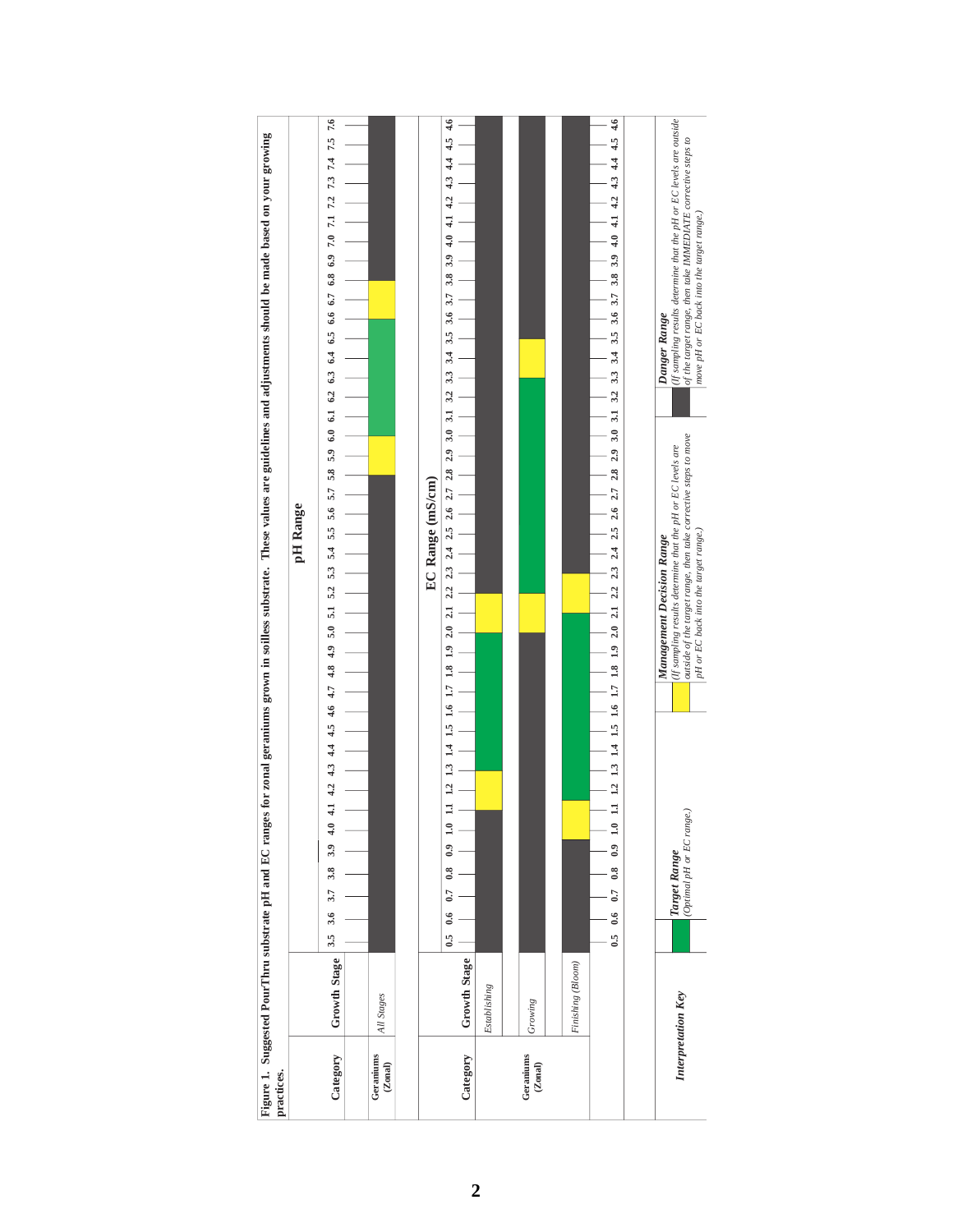PourThru pH chart for geraniums. **PourThru pH chart for geraniums.**

| $\overline{C}$<br>$\mathbf{\circ}$<br>$\infty$<br>Ľ<br>$\circ$<br>LO<br>4<br>S<br>T.<br>т<br>$\boldsymbol{\sim}$<br>$\mathbf{I}$<br>$\overline{\phantom{a}}$<br>т<br>ī<br>- I | Crop: Geranium (zonal)<br>Starting Date (week 0)<br><b>Ending Date</b> | Target pH Range: 6.0 to 6.6<br>Upper pH Decision Range: 6.6 to 6.8<br>Lower pH Decision Range: 5.8 to 6.0 |  |  |
|-------------------------------------------------------------------------------------------------------------------------------------------------------------------------------|------------------------------------------------------------------------|-----------------------------------------------------------------------------------------------------------|--|--|
|                                                                                                                                                                               |                                                                        |                                                                                                           |  |  |
|                                                                                                                                                                               |                                                                        |                                                                                                           |  |  |
|                                                                                                                                                                               |                                                                        |                                                                                                           |  |  |
|                                                                                                                                                                               |                                                                        |                                                                                                           |  |  |
|                                                                                                                                                                               |                                                                        |                                                                                                           |  |  |
|                                                                                                                                                                               |                                                                        |                                                                                                           |  |  |
|                                                                                                                                                                               |                                                                        |                                                                                                           |  |  |
|                                                                                                                                                                               |                                                                        |                                                                                                           |  |  |
|                                                                                                                                                                               |                                                                        |                                                                                                           |  |  |
|                                                                                                                                                                               |                                                                        |                                                                                                           |  |  |
|                                                                                                                                                                               |                                                                        |                                                                                                           |  |  |
|                                                                                                                                                                               |                                                                        |                                                                                                           |  |  |
|                                                                                                                                                                               |                                                                        |                                                                                                           |  |  |
|                                                                                                                                                                               |                                                                        |                                                                                                           |  |  |
|                                                                                                                                                                               |                                                                        |                                                                                                           |  |  |
|                                                                                                                                                                               |                                                                        |                                                                                                           |  |  |
|                                                                                                                                                                               |                                                                        |                                                                                                           |  |  |
|                                                                                                                                                                               |                                                                        |                                                                                                           |  |  |
|                                                                                                                                                                               |                                                                        |                                                                                                           |  |  |
|                                                                                                                                                                               |                                                                        |                                                                                                           |  |  |
|                                                                                                                                                                               |                                                                        |                                                                                                           |  |  |
|                                                                                                                                                                               |                                                                        |                                                                                                           |  |  |